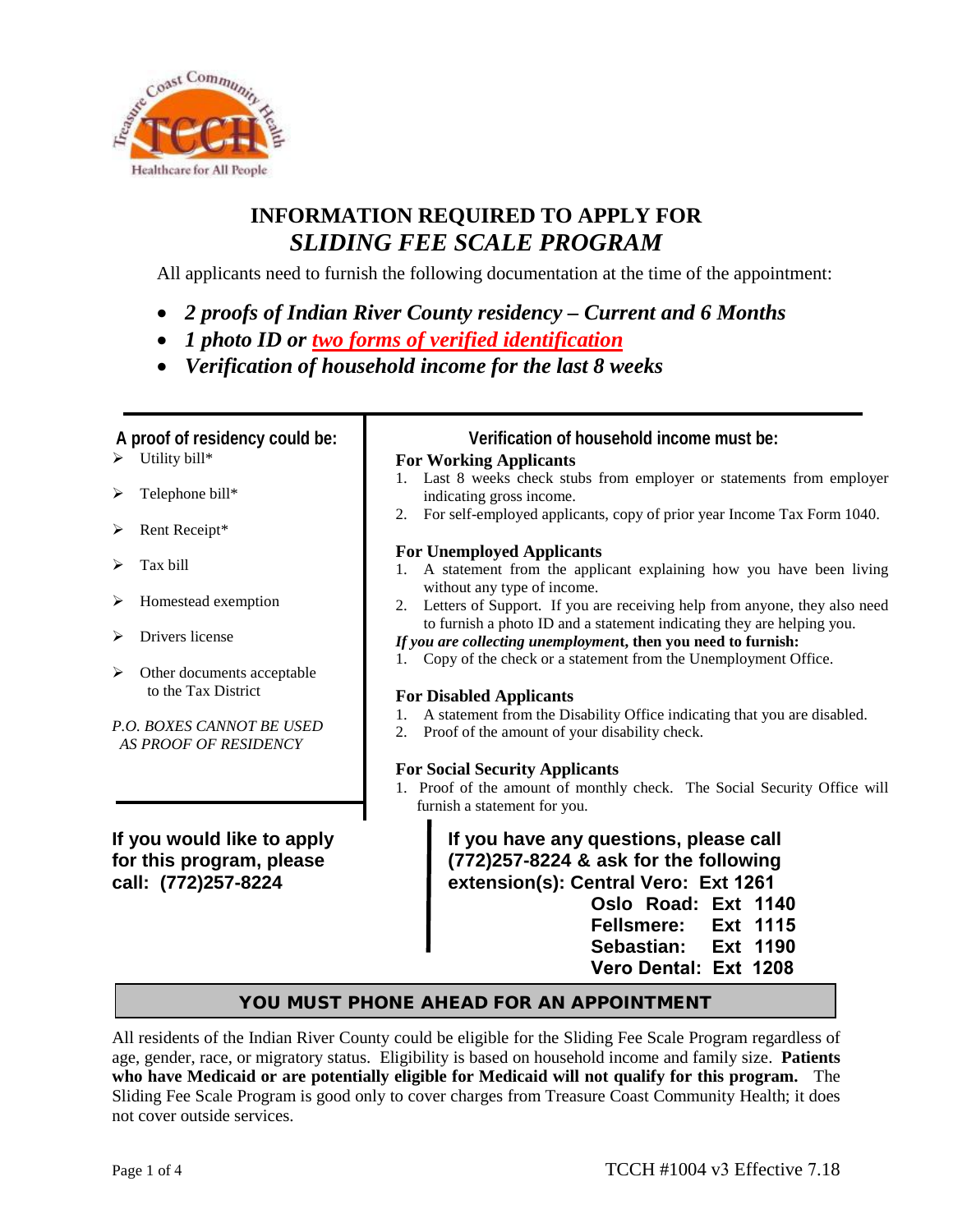

|                                                                                                                                                                                                                                |         |         |          |                                             | Application Date: 2008 |
|--------------------------------------------------------------------------------------------------------------------------------------------------------------------------------------------------------------------------------|---------|---------|----------|---------------------------------------------|------------------------|
| Marital Status: Single                                                                                                                                                                                                         | Married | Widowed | Divorced | Separated                                   |                        |
| Guarantor Name: 2008 and 2008 and 2008 and 2008 and 2008 and 2008 and 2008 and 2008 and 2008 and 2008 and 2008 and 2008 and 2008 and 2008 and 2008 and 2008 and 2008 and 2008 and 2008 and 2008 and 2008 and 2008 and 2008 and |         |         |          |                                             |                        |
|                                                                                                                                                                                                                                |         |         |          | $\text{City}$ $\qquad \qquad \text{FL/ZIP}$ |                        |
|                                                                                                                                                                                                                                |         |         |          |                                             |                        |
|                                                                                                                                                                                                                                |         |         |          |                                             |                        |
|                                                                                                                                                                                                                                |         |         |          |                                             |                        |

| <b>Family /Personal Information</b>       |                |     |                  |                             |                   |                        |                 |
|-------------------------------------------|----------------|-----|------------------|-----------------------------|-------------------|------------------------|-----------------|
| Family Member Name<br>Include Maiden Name | Relationship   | Age | Date of<br>Birth | Medical<br>Insurance<br>Y/N | US Citizen<br>Y/N | Social Security Number | Employed<br>Y/N |
|                                           | <b>PATIENT</b> |     |                  |                             |                   |                        |                 |
|                                           |                |     |                  |                             |                   |                        |                 |
|                                           |                |     |                  |                             |                   |                        |                 |
|                                           |                |     |                  |                             |                   |                        |                 |
|                                           |                |     |                  |                             |                   |                        |                 |
|                                           |                |     |                  |                             |                   |                        |                 |
|                                           |                |     |                  |                             |                   |                        |                 |
|                                           |                |     |                  |                             |                   |                        |                 |

# **TOTAL Number of Family Members: \_\_\_\_\_\_\_\_\_\_\_\_\_\_**

# **Income & Employment Information**

| Patient's/Guarantor Occupation | Employer Name & Address | Monthly Income |
|--------------------------------|-------------------------|----------------|
| <b>Spouse Occupation</b>       | Employer Name & Address | Monthly Income |
| Other                          | Source of Income        | Monthly Income |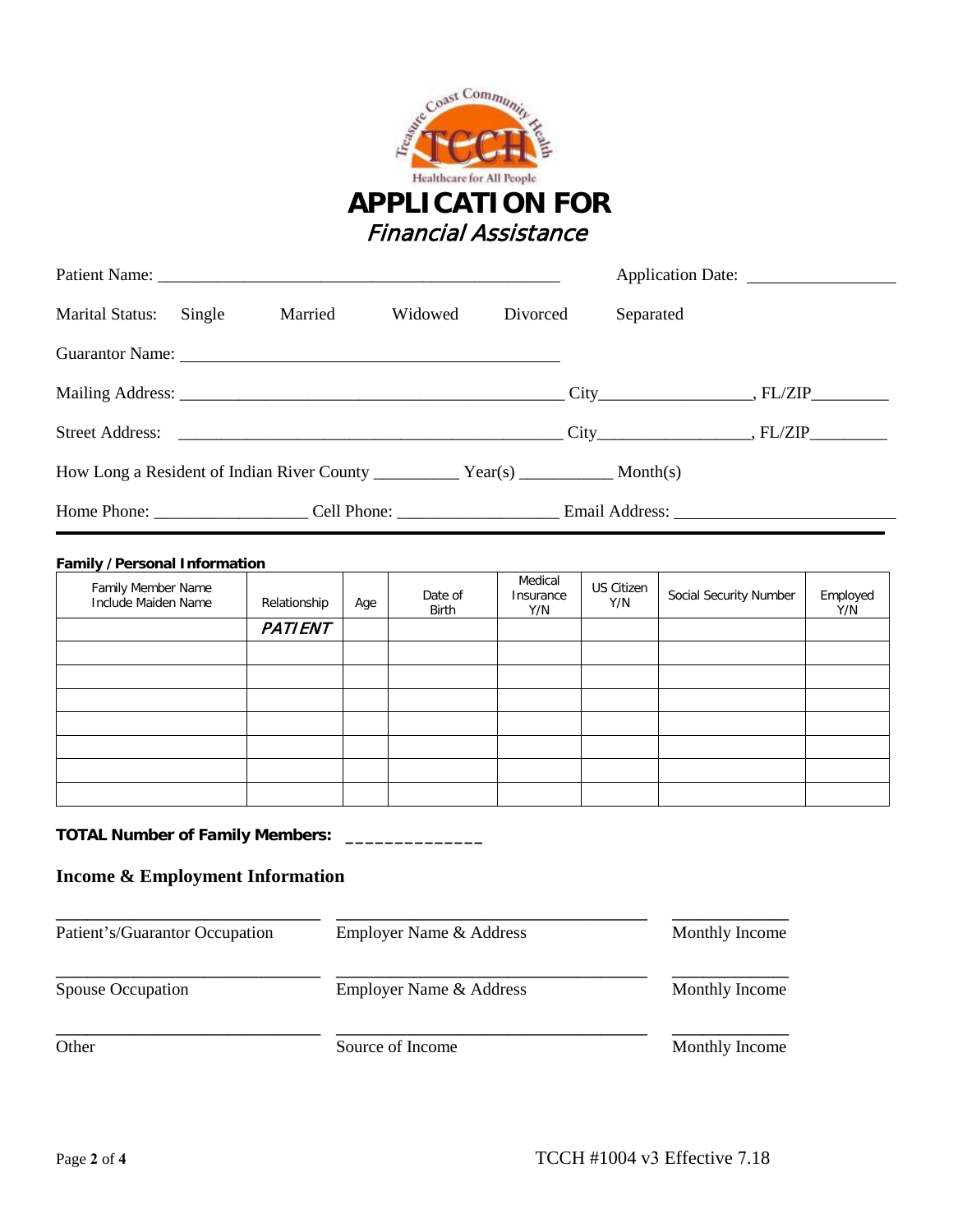## **Monthly Deductions for Childcare Expenses / Spousal Support**

| <b>Court Ordered Child Support</b> |  | $/$ month |
|------------------------------------|--|-----------|
|------------------------------------|--|-----------|

| <b>Court Ordered Spousal Support</b> |  | / month |
|--------------------------------------|--|---------|
|--------------------------------------|--|---------|

Comments:

I certify that the information listed above is true and correct to the best of my knowledge, I understand that in accordance with SECT.817.50, of the Florida State Statute, providing false information to defraud a hospital for the purpose of obtaining goods or services is a MISDEMEANOR in the second degree.

\_\_\_\_\_\_\_\_\_\_\_\_\_\_\_\_\_\_\_\_\_\_\_\_\_\_\_\_\_\_\_\_\_\_\_\_\_\_\_\_\_\_\_\_\_\_\_\_\_\_\_\_\_\_\_\_\_\_\_\_\_\_\_\_\_\_\_\_\_\_\_\_\_\_\_\_\_\_\_\_\_\_\_\_\_\_\_

\_\_\_\_\_\_\_\_\_\_\_\_\_\_\_\_\_\_\_\_\_\_\_\_\_\_\_\_\_\_\_\_\_\_\_\_\_\_\_\_\_\_\_\_\_\_\_\_\_\_\_\_\_\_\_\_\_\_\_\_\_\_\_\_\_\_\_\_\_\_\_\_\_\_\_\_\_\_\_\_\_\_\_\_\_\_\_

I authorize Treasure Coast Community Health (TCCH) to verify all information given. I understand that TCCH will make every effort to keep this information in complete confidence.

I also understand that any insurance money or liability recovery, which may be paid, or due to me later for these services must be paid to TCCH. Failure to forward any third party recovery amount to TCCH will result in rescission of the approval for the Sliding Fee Scale Program.

Patient Signature **Date** Date **Date Provider Witness Signature** Date

I certify that I am a resident of the Indian River County Hospital District for 6 months or more and that the information given in this application is true and correct. If it is discovered that any information is false, the application may be denied.

Patient Signature **Date** Date **Date Provider Witness Signature** Date Date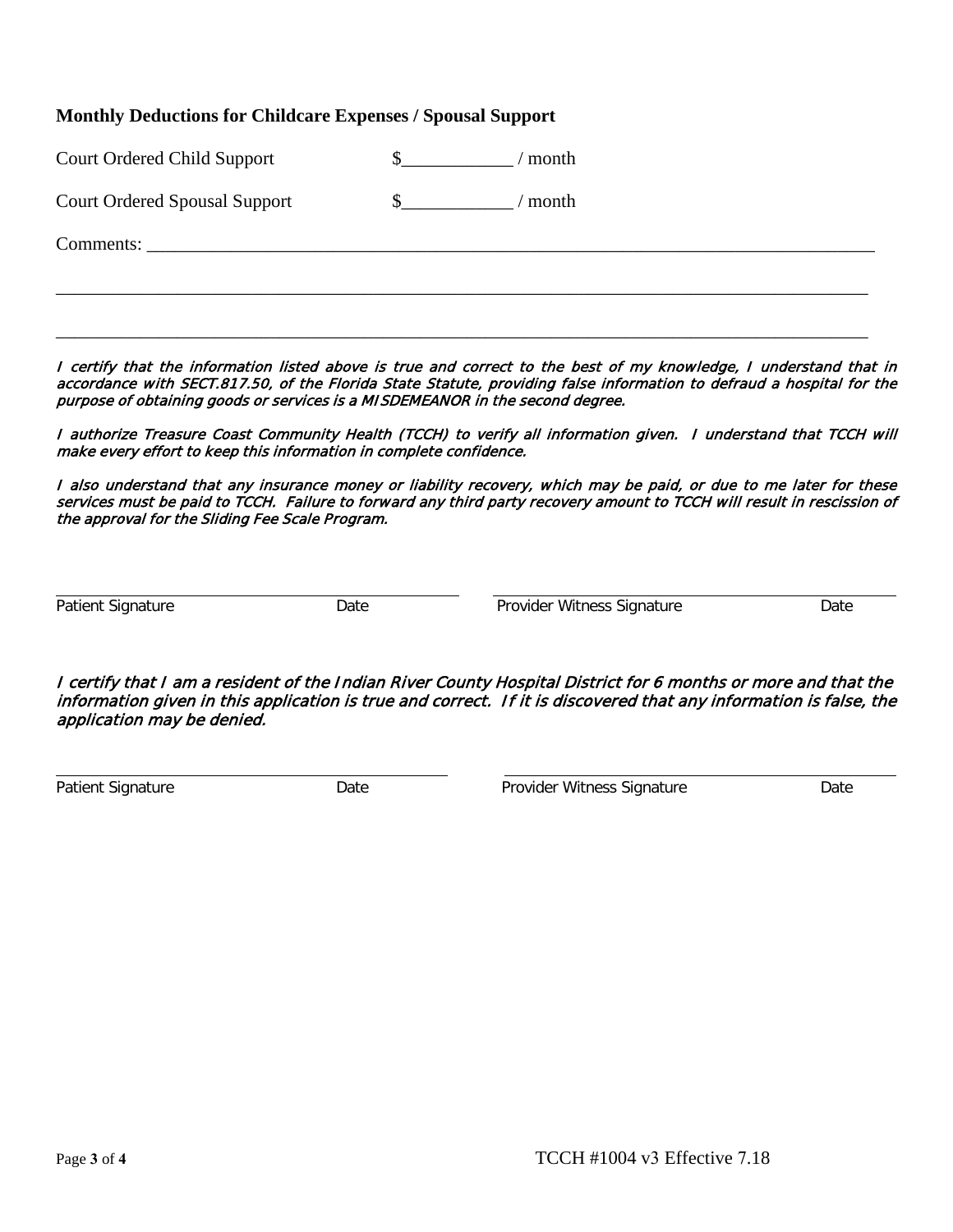

# **SLIDING FEE SCALE PROGRAM**

# **SELF DECLARATION OF INCOME**

| <u> 1989 - Jan James James, martin amerikan basar dan bagi dan bagi dari dalam bagi dalam bagi dalam bagi dalam b</u>                                    | certify that I am self-employed or |
|----------------------------------------------------------------------------------------------------------------------------------------------------------|------------------------------------|
| have worked odd jobs for cash, for the last ______________ months/years.                                                                                 |                                    |
| My average monthly income is \$___________________. I have no records nor have<br>I filed Income Taxes.                                                  |                                    |
| Generally, the type of work I do is ______________________________. If you<br>need to verify this information you may contact the following person for a |                                    |
| reference:                                                                                                                                               |                                    |

| Phone Number: |  |  |
|---------------|--|--|

I certify that the information listed above is true and correct to the best of my knowledge, I understand that in accordance with SECT.817.50, of the Florida State Statue, providing false information to defraud a hospital for the purpose of obtaining goods or services is a MISDEMEANOR in the second degree.

\_\_\_\_\_\_\_\_\_\_\_\_\_\_\_\_\_\_\_\_\_\_\_\_\_ \_\_\_\_\_\_\_\_\_\_\_\_\_\_\_\_\_\_\_ Applicant's Signature Date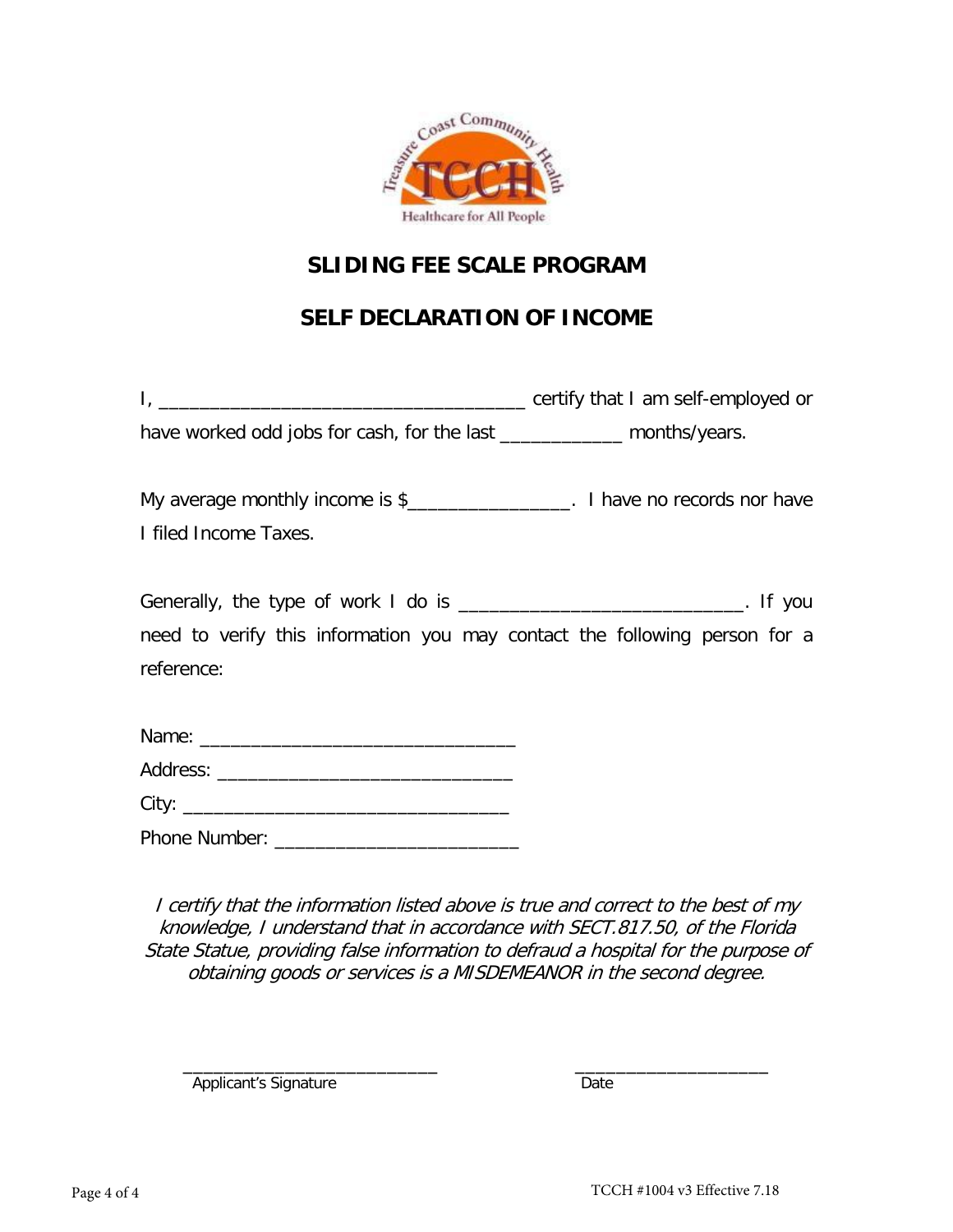#### AUTHORIZATION FOR RELEASE OF PRIVATE INFORMATION

| Name:                        | DOB: |       |                                                 |                                                                                  |  |
|------------------------------|------|-------|-------------------------------------------------|----------------------------------------------------------------------------------|--|
| Address:                     |      |       |                                                 |                                                                                  |  |
| the company's company's com- |      | _____ | the contract of the contract of the contract of | $-$<br>the company's company's company's company's company's company's company's |  |

I, 1. **I** authorize the Indian River County Hospital District ("District") and its Funded Agencies which include the Indian River County Health Department, Mental Health Association, Mental Health Collaborative, New Horizons, Inc., Treasure Coast Community Health, Inc., University of Florida Center for Psychiatry and Addiction, and the Visiting Nurse Association of the Treasure Coast, Inc., and its successors and assigns (collectively "District and its Funded Agencies") to disclose, share, release, communicate, maintain, and share between District and its Funded Agencies, as necessary, private information and documentation (collectively "information") contained in my application for indigent qualification to determine whether I qualify for indigent status as defined by the Indian River County Hospital District's Policy and Procedure Manual for Determining Eligibility of Indigent Care.

This private information I authorize to be released to the District and its Funded Agencies may include, but is not limited to, my name, address, telephone number, social security number, FICO score, gross household income, government monitoring information, government assistance received, tax returns, and payroll information, as well as household financial obligations, and personal assets, as applicable.

I understand that some or all of this information is classified as private information with regard to an individual.

I understand that it is necessary for District and its Funded Agencies to have access to this private information in order to determine whether I am a qualified indigent.

I understand that the District and its Funded Agencies will take reasonable steps to safeguard my private information and will not release it to a third party without my prior consent.

I agree to indemnify and hold harmless the Indian River County Hospital District and its Funded Agencies, its Trustees, officers, employees, contractors, and representatives from liability on account of any injuries, damages, omissions, commissions, actions, causes of action, claims, suits, judgments, and damages, including court costs and attorney fees (for all matters including administrative and litigation and appellate proceedings), accruing as a result of releasing my private information between the District and its Funded Agencies for purposes of determining my eligibility as a qualified indigent, including any negligent act or willful misconduct by the District or its Funded Agencies, its Trustees, officers, employees, contractors, and representatives or any other action arising out of the operation of this agreement.

This authorization will not be valid unless I sign the authorization and will remain in effect until I revoke it in writing and deliver my revocation to the Indian River County Hospital District.

WITNESSES: Dated:

Printed: Name: Name: Name: Name: Name: Name: Name: Name: Name: Name: Name: Name: Name: Name: Name: Name: Name: Name: Name: Name: Name: Name: Name: Name: Name: Name: Name: Name: Name: Name: Name: Name: Name: Name: Name: Nam

Printed: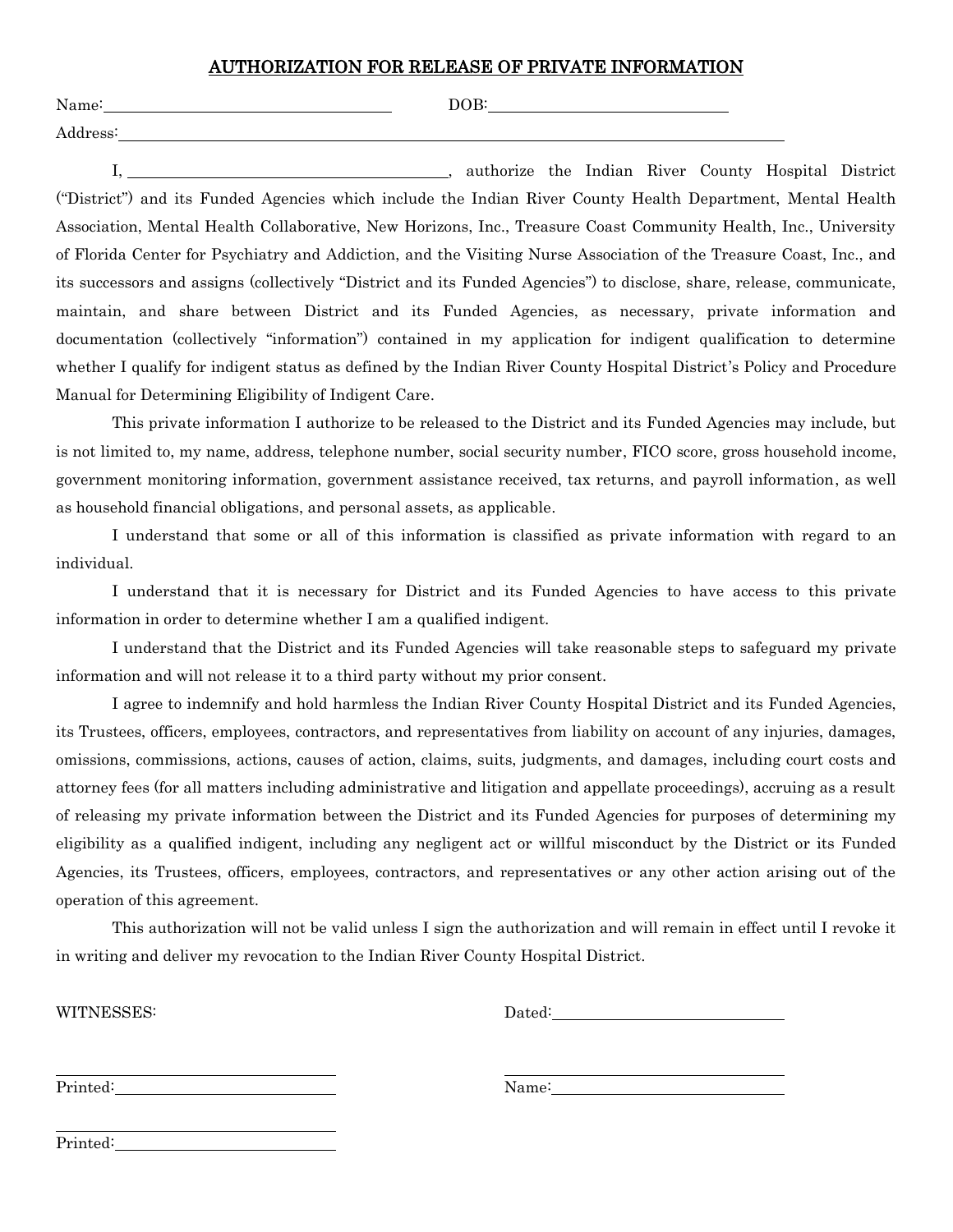

# **LETTER OF SUPPORT**

| The above referenced person is my _________       |                                                                                                                   |
|---------------------------------------------------|-------------------------------------------------------------------------------------------------------------------|
|                                                   | (Relationship)                                                                                                    |
| The above referenced person<br>children together. | (does or does not) reside with me and<br>(is or is not) my girl / boy friend and we have no biological or adopted |
| healthcare expenses.                              | I understand that signing this letter of support will in no way obligate me to pay for the applicant's            |
|                                                   |                                                                                                                   |
|                                                   |                                                                                                                   |
|                                                   |                                                                                                                   |
|                                                   |                                                                                                                   |
|                                                   |                                                                                                                   |
|                                                   | Person completing this form must provide photo ID or have signature notarized.                                    |